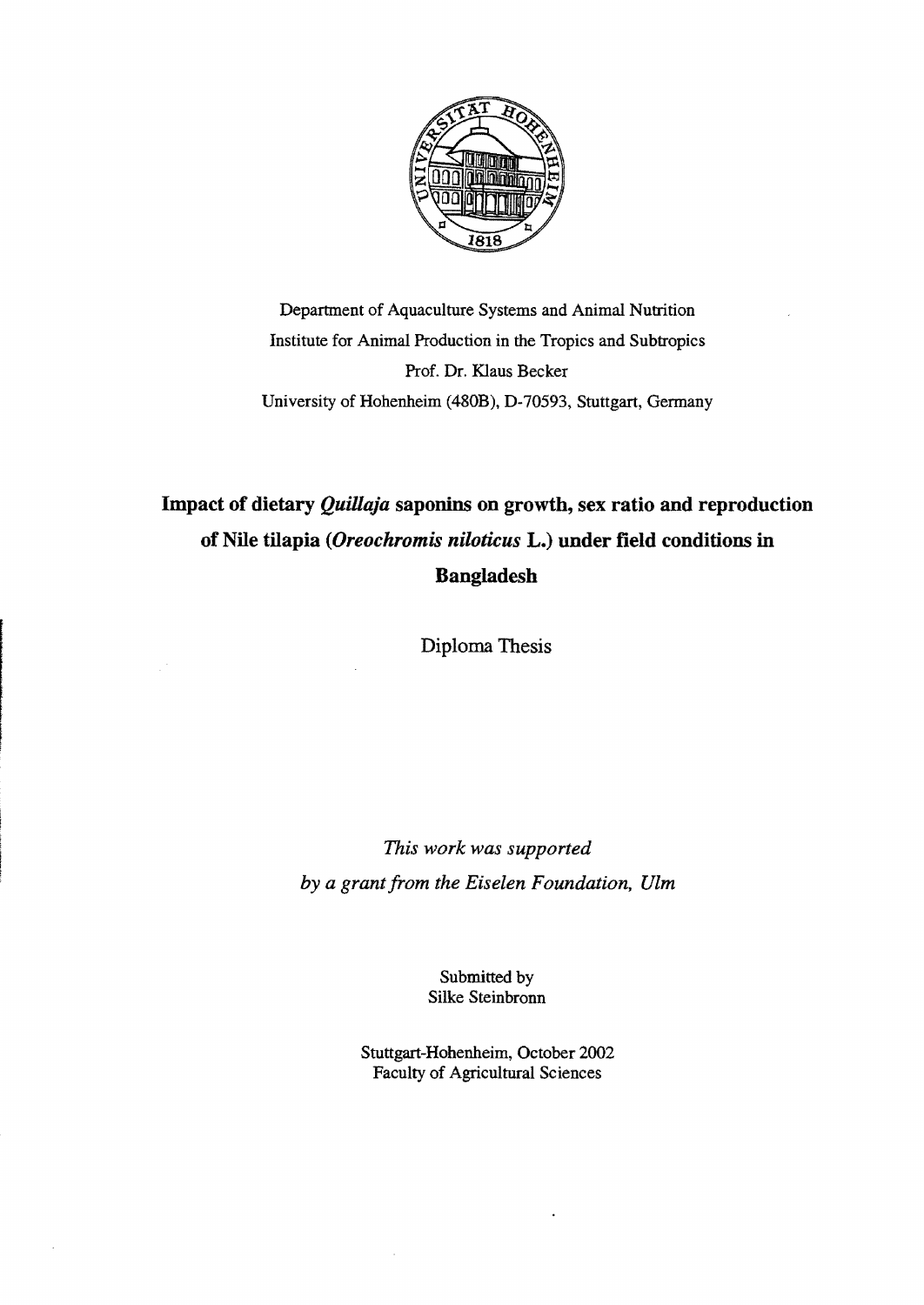## **7 Summary**

The tenn "aquatic chicken" has been used to point out the importance of tilapia for aquaculture. The culture of tilapias is known to have numerous advantages. Antibiotics and synthetic hormones are used by some aquaculturalists to enhance their growth performance. One of the major constraints in tilapia industry is the problem of overpopulation in ponds, which is caused by uncontrolled reproduction. Possible solutions are the use of all-male populations treated with synthetic hormones or the suppression of reproduction by inducing sterility of fish. As antibiotics and synthetic honnones are now prohibited in numerous countries, the recent research focuses on environmental friendly alternatives.

In laboratory experiments the dietary supplementation with a saponin, extracted from the tree *Quillaja saponaria*, increased the growth performance in Nile tilapia. The dietary supplementation during gonadal differentiation resulted in a higher proportion of male fish and a suppression of reproduction. Under laboratory conditions these results implied a promising option to replace hazardous means, such as synthetic honnones. In the current experiment the hypotheses whether lower dietary doses of *Quillaja* saponins (QS) enhance the growth perfonnance of Nile tilapia and whether higher doses of the substance are capable of causing sex inversion and suppression of reproduction was tested. The experiment was conducted under field conditions in Bangladesh within a 4-months period.

The trial was split into two phases. The first part ("rearing phase") was conducted in aquaria and cemented tanks for five weeks. Fish were divided into four feeding groups and supplemented at different doses of *Quillaja* saponins: a control group (no supplementation), S150 group (150 ppm QS), S500 group (500 ppm QS) and S2000 group (2000 ppm QS). The second part ("pond phase") was carried out in hapas in a large tropical pond. All fish from each feeding group were fed with the same commercial fish feed during this phase.

At the end of experiment, the final weight, weight gain, SOR and the assimilation of nutrients in the S150 group were higher as compared to the control, even though statistically not significant. The SOR and weight gain in those fish treated at levels of 500 and 2000 ppm QS were similar to the control. Food conversion was better in all treated fish compared to the control group.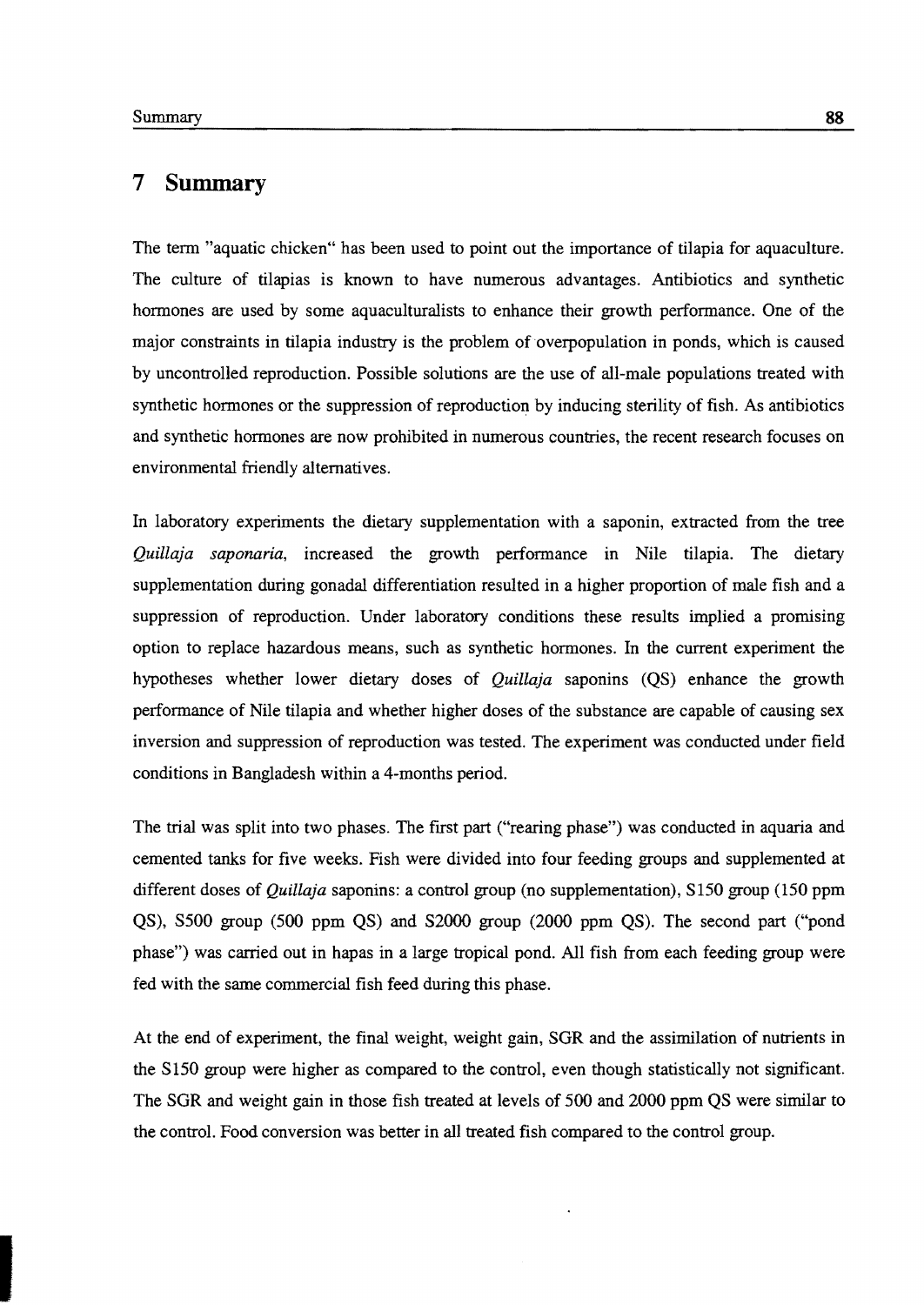The sex ratios in S150 and S500 did not differ significantly from 50:50, but the share of males was slightly higher in both treatments as compared to the control group. More females than males were counted in S2000, which could have been caused by a sex-related mortality during the tank phase. In the S2000 group no reproduction was observed. This could point to a sterility of either males or females, which implies a high potential for control of reproduction in tilapia.

More research is required to assess the growth promoting effects of low doses of dietary saponin and the impact on sex ratio and reproduction at higher doses.